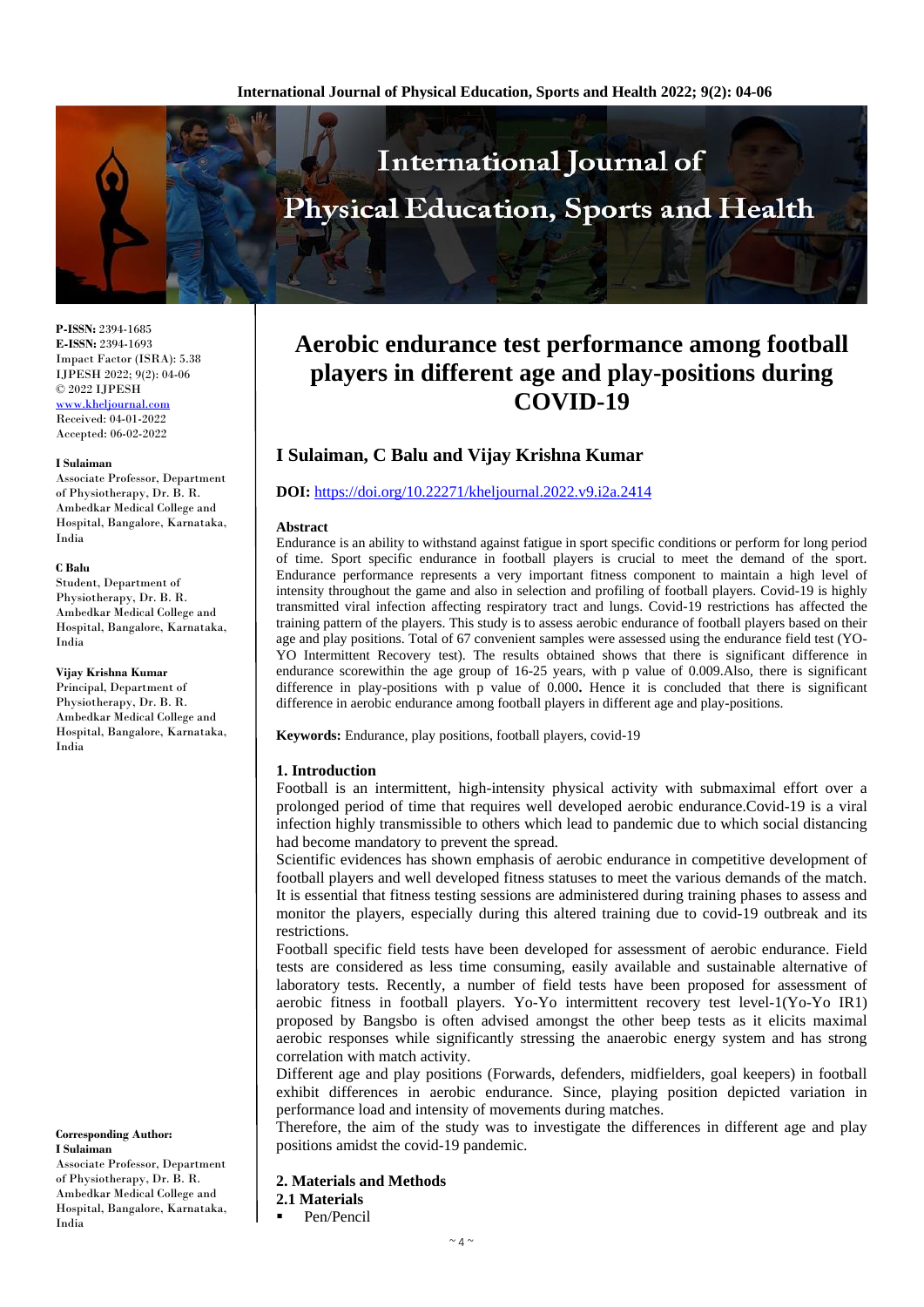International Journal of Physical Education, Sports and Health [http://www.kheljournal.com](http://www.kheljournal.com/)

- Yo-Yo test recording sheet
- **Measuring tape**
- Marker cones
- Audio device

# **2.2 Methodology**

Across-sectional field based study was used to carry out the study. 67 football players from different football clubs in Bangalore were recruited as samples with their consent through convenient purposive sampling method.

### **2.3 Procedure**

YO-YO Intermittent recovery level-1 test is focused on assessment of running distance and aerobic endurance of football players. The test consists of repeated lengths of  $2\times20$ m, with players running back and forth in response to audio signals. Each player was tested in his own area, which was 20m long with 5m of active recovery. This area was marked by cones. After completing 2×20m players had 10s of active recovery which consisted of 2×5m jogging or walking. If the player failed to reach the line twice in the given time interval, the test was stopped and total distance is recorded. We used the total running distance for test performance assessment.

#### **3. Results and Discussion**

This study describes aerobic endurance test performance of professional male football players in different age and playpositions amidst covid-19.

As stated in introduction, the endurance performance represents a very important fitness component in both prediction of match performance and also profiling of football players. However, previous studies on endurance performance measured in laboratory settings does not discriminate well and use of field based tests is a more valid approach. Our main findings indicate that the Yo-YoIR1 test distinguishes the differences in age and among playing positions in football players during covid-19 pandemic.

**Table 1:** Mean and SD of Endurance Score

|                                                  |  |  |  |  | NMinimum Maximum Mean Std. Deviation |
|--------------------------------------------------|--|--|--|--|--------------------------------------|
| Endurance score 67 14.50                         |  |  |  |  | 19.80 16.9552 1.40154                |
| Average endurance score is $16.9552 \pm 1.40154$ |  |  |  |  |                                      |

**Table 2:** Frequency distribution of age

| Age in years | Frequency | Percent |
|--------------|-----------|---------|
| 16.00        | 6         | 9.0     |
| 17.00        |           | 6.0     |
| 18.00        | 12        | 17.9    |
| 19.00        | 10        | 14.9    |
| 20.00        |           | 10.4    |
| 21.00        | 10        | 14.9    |
| 22.00        |           | 6.0     |
| 23.00        | 2         | 3.0     |
| 24.00        | 6         | 9.0     |
| 25.00        | 6         | 9.0     |
| Total        |           | 100.0   |

Average age of the study group is 20.119±2.694 years

**Table 3:** Correlation between Age and endurance

| Age and endurance          |     |  |  |  |
|----------------------------|-----|--|--|--|
| <b>Pearson Correlation</b> | ~** |  |  |  |
| P value                    | 009 |  |  |  |
|                            |     |  |  |  |

There exists significant positive correlation, as age increases endurance score also increases

**Table 4:** Frequency Distribution of Play Position

| <b>Play position</b> | <b>Frequency</b> | Percent |
|----------------------|------------------|---------|
| defender             | , Q              | 28.4    |
| forward              |                  | 29.9    |
| midfield             |                  | 29.9    |
| goal keeper          |                  | 11.9    |
| Total                |                  |         |

| <b>Table 5: Position Wise Endurance Score</b> |
|-----------------------------------------------|
|-----------------------------------------------|

|               |    | Mean    | <b>Std. Deviation</b> |
|---------------|----|---------|-----------------------|
| Defender      | 19 | 16.0421 | 1.12907               |
| Forward       | 20 | 17.2850 | 1.42654               |
| Midfielder    | 20 | 17.8600 | 1.17536               |
| Goal - keeper |    | 16.0375 | .30677                |
| Total         |    | 16.9552 | 1.40154               |

Anova: F value=9.797, p value=0.000 *p*<0.05. Therefore, there is significant statistical difference in endurance based on play position on assessing with YO-YO Intermittent recovery level-1 test.



**Graph 1:** Position Wise Endurance Score

**Table 6:** Comparison between positions (Bonferroni test)

| Œ        | (J)         | Mean of $(I)$<br>play_position play_position play_position | Mean of $(J)$<br>play_position | Sig.  |
|----------|-------------|------------------------------------------------------------|--------------------------------|-------|
| Defender | Forward     | 16.0421                                                    | 17.2850                        | .010  |
| Defender | Midfield    | 16.0421                                                    | 17.8600                        | .000  |
| Defender | goal keeper | 16.0421                                                    | 16.0375                        | 1.000 |
| Forward  | Midfield    | 17.2850                                                    | 17.8600                        | .780  |
| Forward  | goal keeper | 17.2850                                                    | 16.0375                        | .087  |
| midfield | goal keeper | 17.8600                                                    | 16.0375                        | .003  |

Current results shows that there was statistically significant difference between (a)defender and forward with p value (0.010) average endurance was high in forward, (b)defender and midfield p value (0.000) average endurance was high in midfield and (c)midfield and goal keeper p value (0.003) average endurance was high in mid field. In all these cases *p*<0.05

There was no statistically significant difference between defender and goal keeper p value (1.000),forward and mid fielder p value (0.780), and between forward and goal keeper p value (0.087) because in all these cases *p*>0.05 .Therefore we can conclude their endurance level is almost same.

The average endurance score of the football players was 16.9552±1.40154

Regarding the players age, we observed significant statistical differences and increase in Yo-YoIR1 test performance with increase in age as the p value was 0.009

Regarding the players play-position, we observed significant differences in the Yo-YoIR1 test performance. Specifically,